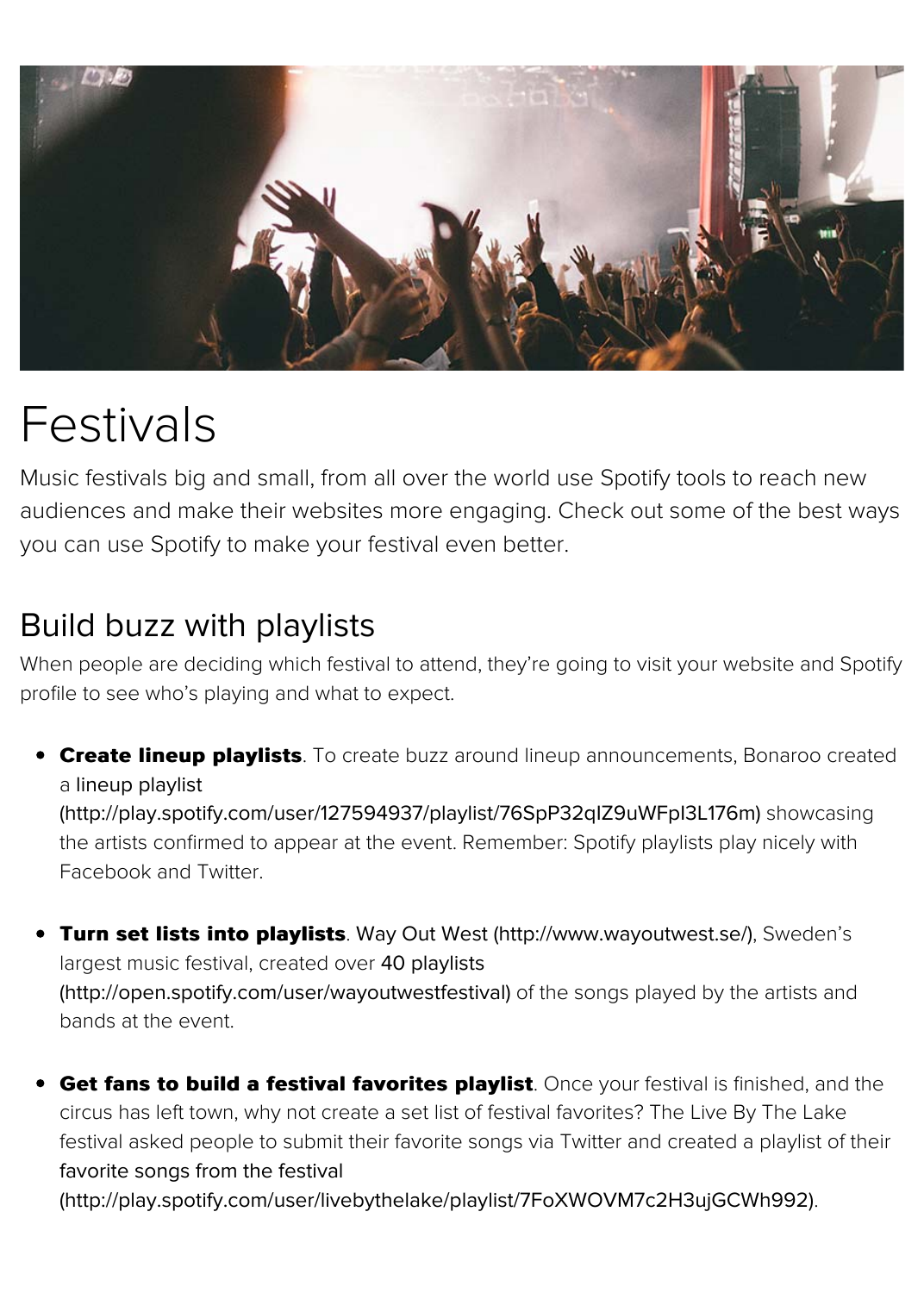for you to tell about your event. Here's what you need to know:

- **Get a verified profile**. A Spotify profile is the place where all of your event's Spotial playlists and other activity are made available to the Spotify audience. People can your profile, and you can follow artists and fans too. Check out the Bonnaroo (https://play.spotify.com/user/127594937) team's profile. Apply for a verified accor (https://docs.google.com/a/spotify.com/forms/d/19pKa0rDoIx7tkJyJXFIZCmWCkLa
- Add the Follow Button to your site. The Spotify Follow Button (https://developer.spotify.com/technologies/widgets/spotify-follow-button/) is a sin widget that you can embed on your website. When a visitor clicks the button, they automatically start following you on Spotify. The next time you create or update a p [they'll see it in their Spotify feed.](https://play.spotify.com/user/127594937)
- **Add music to artist profiles**[. Netherlands Best Kept Secret festival added](https://docs.google.com/a/spotify.com/forms/d/19pKa0rDoIx7tkJyJXFIZCmWCkLatx7ZWm1VgKjnAUvg/viewform) Spot Buttons (https://developer.spotify.com/technologies/widgets/spotify-play-button/) artists profiles, so that potential ticket buyers could listen to each of the artists, like [Monkeys \(http://www.bestkeptsecret.nl/2013/act/arctic-monkeys/\)](https://developer.spotify.com/technologies/widgets/spotify-follow-button/), performing at th

## Create something unique

Spotify has worked with some festivals to build unique experiences for their visitors. Th require signifi[cant technical skills, using Spotify's APIs to create something new:](https://developer.spotify.com/technologies/widgets/spotify-play-button/)

- **Way Out West mobile music app**. Way Out West didn't just want to add music website, they also wanted Spotify to work via their mobile app, so they used the Lil API to make it happen. Learn more about the Libspotify API... (https://developer.spotify.com/technologies/libspotify/)
- **Bonnaroo's Live Click Stations**. By working with Spotify and event technology company Intellitix (http://www.intellitix.com/), Bonnaroo (http://www.bonnaroo.com could automatically post the set they were watching to their social media channels form of a Spotify playlist. Read more at intellitix.com (http://www.intellitix.com/resources/newsarticle/23). Learn more about Spotify API [\(https://partners.spotify.com/tools-2/\)](https://developer.spotify.com/technologies/libspotify/).